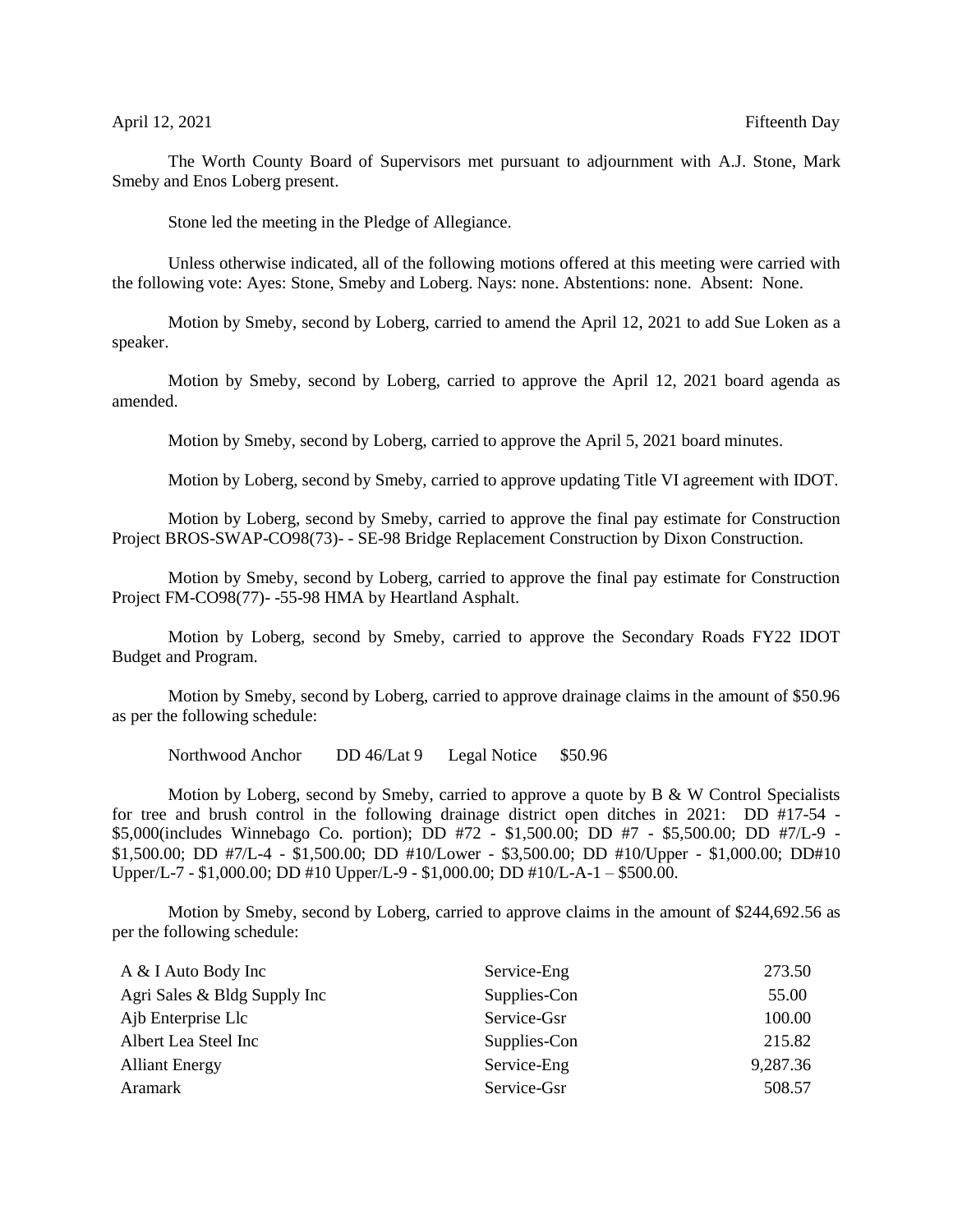| At&T Mobility                         | Service-Shf        | 1,140.59  |
|---------------------------------------|--------------------|-----------|
| <b>Auditor Of State</b>               | Fee-Ndp            | 625.00    |
| <b>Austin Office Products</b>         | Supplies-Shf       | 13.30     |
| <b>Bcn</b> Telecom                    | Service-Gsr        | 92.49     |
| Berge Oil Company                     | Fuel-Eng           | 17,308.52 |
| <b>Bice Electric Llc</b>              | Service-Gsr        | 510.00    |
| <b>Black Hills Energy Inc</b>         | Service-Eng        | 944.40    |
| <b>Bmc Aggregates Llc</b>             | Sand-Eng           | 127.35    |
| Bomgaars Supply, Inc                  | Supplies-Con       | 143.89    |
| <b>Brett Backhaus</b>                 | Reimb-Con          | 58.00     |
| Callie Flattum                        | Election-Aud       | 134.28    |
| Candila Schickel                      | Service-Chm        | 39.00     |
| Carolyn Nedved                        | Election-Aud       | 233.00    |
| <b>Carquest Auto Parts Inc</b>        | Supplies-Eng       | 1,105.71  |
| Cerro Gordo Co Sheriff                | Service-Juj        | 62.12     |
| Cerro Gordo County General Assistance | Service-Soc        | 90.00     |
| <b>Certified Laboratories</b>         | Supplies-Eng       | 444.25    |
| City Of Fertile                       | Rutf-Eng           | 848.67    |
| City Of Grafton                       | Rutf-Eng           | 432.97    |
| City Of Hanlontown                    | Rutf-Eng           | 176.01    |
| City Of Joice                         | Rutf-Eng           | 507.56    |
| City Of Kensett                       | Rutf-Eng           | 257.11    |
| City Of Manly                         | Service-Eng        | 54.01     |
| City Of Northwood                     | Service-Gsr        | 502.49    |
| <b>Cnh Capital Prod Plus Account</b>  | Supplies-Con       | 287.09    |
| <b>Compass Minerals</b>               | Supplies-Eng       | 21,502.37 |
| Culligan Of Mason City                | Service-Gsr        | 388.47    |
| Dana Young                            | Service-Mex        | 100.00    |
| Dave Syverson Truck Center            | Parts-Eng          | 473.41    |
| Denise Ehlenfeldt                     | Election-Aud       | 239.72    |
| Des Moines Stamp Mfg Co               | Supplies-Trs       | 81.00     |
| Dick's Place Body & Tow               | Service-Shf        | 200.00    |
| Digital Ally Inc                      | Supplies-Shf       | 160.00    |
| <b>Falkstone Llc</b>                  | Rock-Eng           | 770.62    |
| Fallgatter's Market Inc               | Supplies-Shf       | 880.05    |
| Feh Design                            | Service-Ndp        | 3,250.00  |
| <b>Five Star Cooperative</b>          | Parts-Eng          | 207.97    |
| Francis Lauer Youth Svcs Inc          | Service-Juj        | 1,212.90  |
| <b>Frank Stearns</b>                  | Service-Mex        | 210.00    |
| Gail Read                             | Election-Aud       | 239.72    |
| Galls, Llc                            | Supplies-Shf       | 127.99    |
| Gardiner + Company                    | Service-Ndp        | 32,350.00 |
| Greve Law Office                      | Rent & Payroll-Aty | 6,199.70  |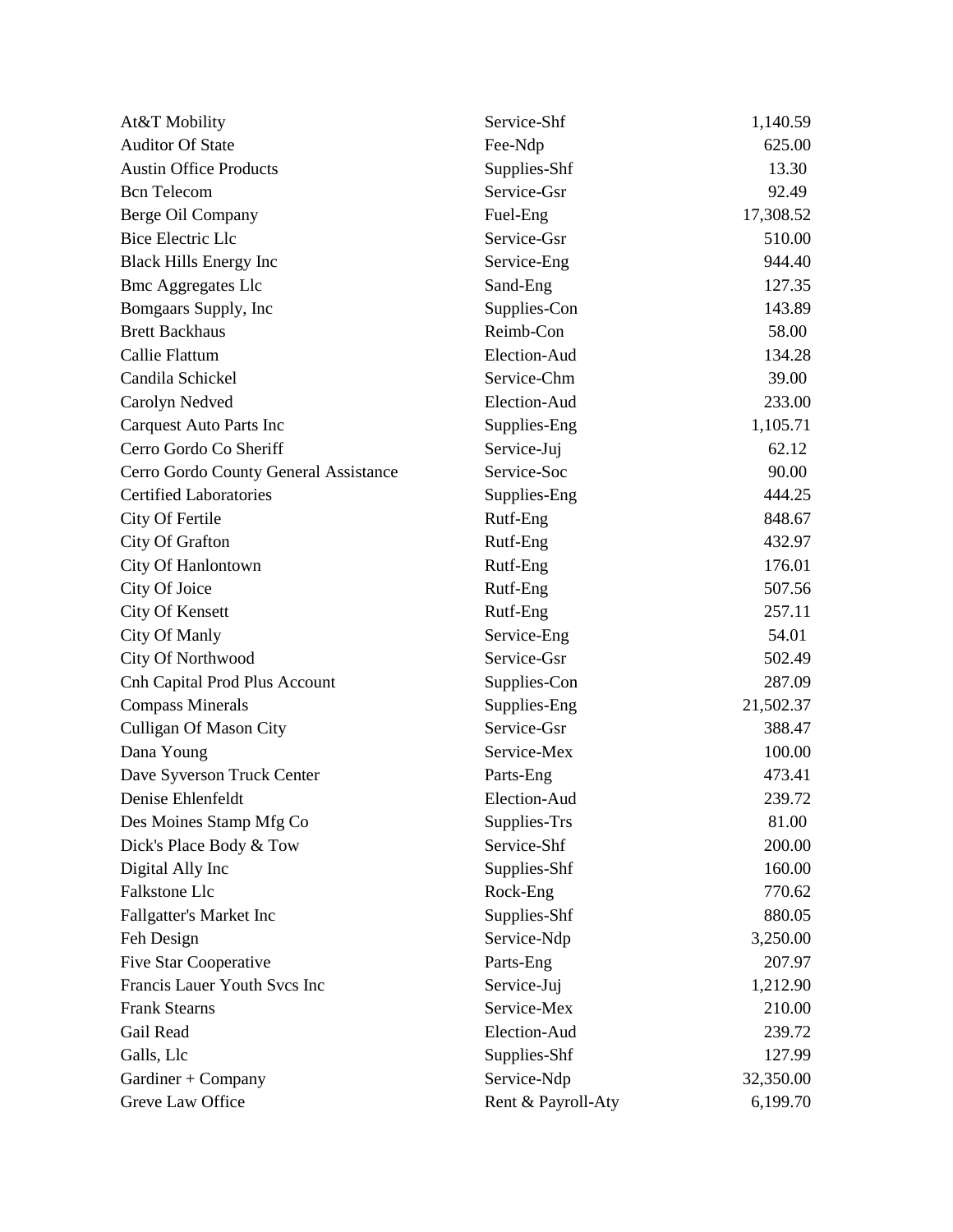| Grp & Associates Inc              | Service-Phd       | 94.00     |
|-----------------------------------|-------------------|-----------|
| <b>Heartland Power Coop</b>       | Service-Wwt       | 3,325.30  |
| Henry M. Adkins & Son Inc.        | Service-Aud       | 1,459.21  |
| Hogan Bremer Moore Col Chapels    | Service-Mex       | 553.00    |
| Huber Supply Co Inc               | Supplies-Eng      | 253.49    |
| I35/105 Welcome Center Inc.       | H/M Tax-Ndp       | 5,180.72  |
| Ia County Atty's Assoc            | Dues-Aty          | 346.00    |
| Ia County Recorders Assn          | Service-Rec       | 1,444.03  |
| Ia Dept Of Public Safety          | Service-Shf       | 2,247.00  |
| Ia Dept Of Transportation         | Supplies-Eng      | 15,491.40 |
| Iowa Dnr Forestry - Fire Program  | Edu-Con           | 20.00     |
| Ip Pathways                       | Service-Dap       | 1,410.00  |
| <b>Isac</b>                       | Edu-Trs           | 150.00    |
| Isaca                             | Dues-Aud          | 350.00    |
| Iscta                             | Edu-Trs           | 150.00    |
| J Robert Hopson Inc               | Service-Ndp       | 900.00    |
| Jacob Hanson                      | Reimb-Trs         | 160.55    |
| Janelle Johnson                   | Election-Aud      | 13.25     |
| Janet Fellin                      | Election-Aud      | 254.28    |
| Janice Hare                       | Election-Aud      | 232.44    |
| Joe's Collision & Performance Inc | Service-Eng       | 349.54    |
| John Wonsmos                      | Election-Aud      | 252.04    |
| <b>Judy Wonsmos</b>               | Election-Aud      | 231.88    |
| Julie Tweeten                     | Election-Aud      | 213.22    |
| Karen Abrahams                    | Election-Aud      | 13.25     |
| Kelly Hardware                    | Supplies-Eng      | 511.68    |
| Kevin Springer Construction       | Service-Gsr       | 780.00    |
| Kossuth County Sheriff            | Service-Juj       | 83.60     |
| Larsen Plumbing & Heating Inc     | Service-Gsr       | 252.00    |
| <b>Lawson Products Inc</b>        | Supplies-Eng      | 957.65    |
| Legislative Services Agency       | Supplies-Shf      | 250.00    |
| Lexipol, Llc                      | Service-Shf       | 11,162.00 |
| Lexisnexis                        | Service-Aty       | 171.00    |
| Liberty Tire Recycling Llc        | Service-Sdp       | 964.09    |
| Linda Fulton                      | Election-Aud      | 257.64    |
| Lois Low                          | Election-Aud      | 264.36    |
| Mail Services Llc                 | Postage-Trs       | 605.86    |
| <b>Manly Junction Signal</b>      | Service-Sup & Aud | 819.48    |
| Marco Technologies Llc            | Service-Dap & Asr | 585.70    |
| Mardene S. Lien                   | Election-Aud      | 252.04    |
| Marilyn Holt                      | Election-Aud      | 33.41     |
| Mason City Fire And Rescue        | Service-Mex       | 250.00    |
| Mediacom                          | Service-Gsr       | 229.95    |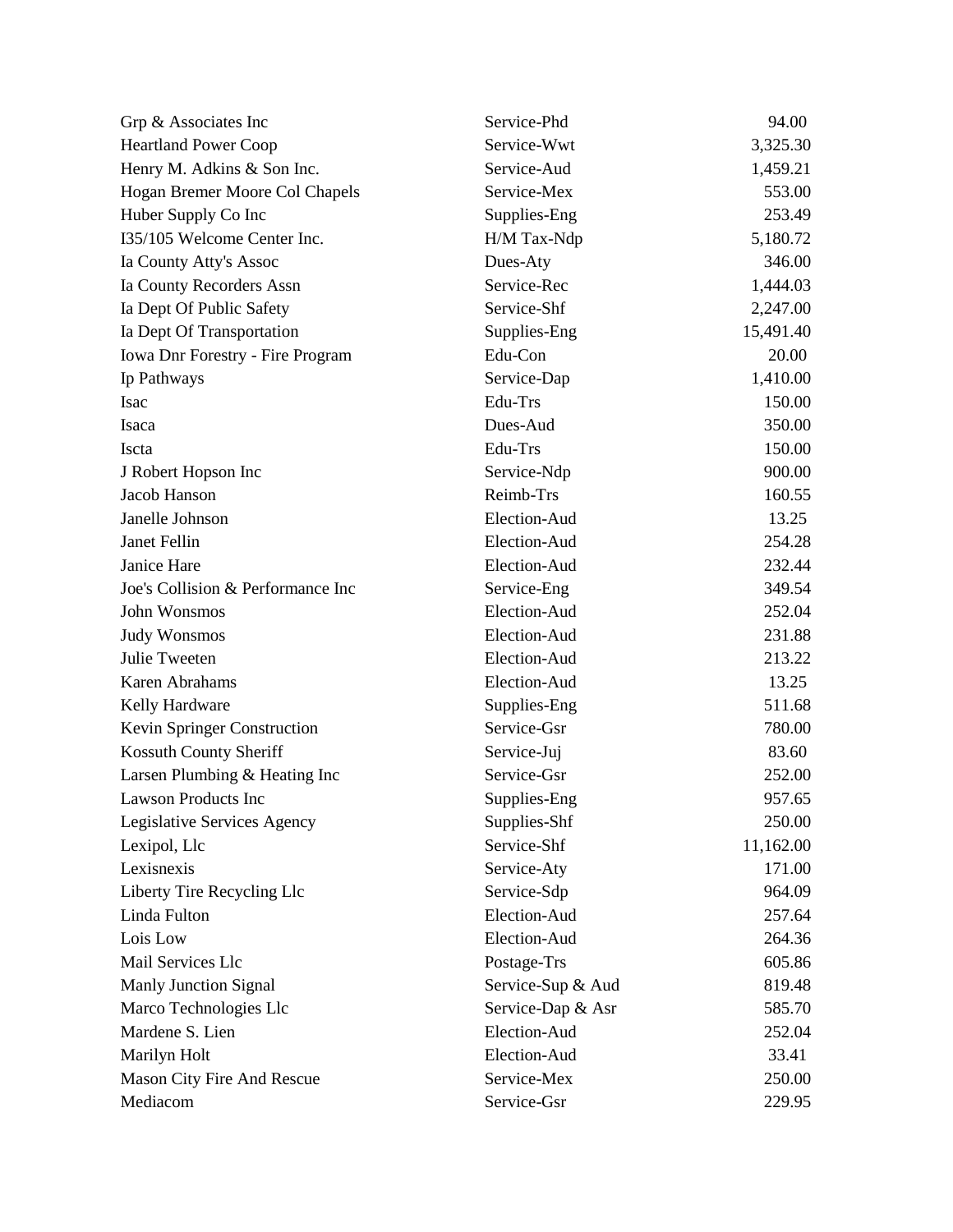| Medline Industries Inc.               | Supplies-Phd      | 748.77    |
|---------------------------------------|-------------------|-----------|
| Menards Inc                           | Supplies-Eng      | 10.94     |
| Mindy Lund                            | Cleaning-Gsr      | 278.25    |
| Nassco Inc.                           | Supplies-Gsr      | 894.34    |
| <b>Nelson Family Trust</b>            | Rent-Shf          | 300.00    |
| No Wait Inside, Llc                   | Service-Dap       | 29.00     |
| North Iowa Media Group                | Service-Sup       | 132.75    |
| Northwest Iowa Assessor's Association | Edu-Asr           | 175.00    |
| Northwood Anchor Inc                  | Service-Sup & Aud | 1,579.13  |
| Northwood Dental Associates           | Service-Shf       | 294.00    |
| Northwood Electric Inc                | Service-Eng       | 137.80    |
| Northwood Sanitation Llc              | Service-Gsr       | 321.50    |
| Nsb Bank                              | Service-Dap       | 248.25    |
| <b>Otis Elevator Company</b>          | Service-Gsr       | 802.20    |
| Pathology Assoc Of Mason City         | Service-Mex       | 500.00    |
| Patrick J. Rourick                    | Service-Cta       | 856.80    |
| Penny Miller                          | Election-Aud      | 262.68    |
| Peopleservice Inc                     | Service-San       | 2,258.00  |
| <b>Pitney Bowes Global</b>            | Service-Dap       | 402.99    |
| Plunkett's Pest Control Inc           | Service-Ema       | 50.00     |
| Pocket Press, Llc                     | Supplies-Aty      | 21.49     |
| Printing Services Inc                 | Supplies-Eng      | 47.98     |
| R80 Llc                               | Fuel-Eng          | 166.02    |
| <b>Ram Systems</b>                    | Service-Phd       | 720.00    |
| Reinhart Food Service Llc             | Supplies-Shf      | 383.58    |
| <b>Reserve Account</b>                | Postage-Asr       | 2,433.89  |
| Ronald D. Miller                      | Election-Aud      | 231.88    |
| <b>Seat Treasurer</b>                 | Edu-Aud           | 10.00     |
| Shanan Redinger                       | Election-Aud      | 254.84    |
| <b>Shield Technology Corporation</b>  | Service-Shf       | 12,975.00 |
| <b>Shred Right</b>                    | Service-Phd       | 84.47     |
| Singelstad's Hardware                 | Supplies-Eng      | 43.97     |
| <b>Staples Credit Plan</b>            | Supplies          | 130.92    |
| <b>State Hygienic Laboratory</b>      | Service-San       | 177.50    |
| Steph Lee                             | Safety-Eng        | 150.00    |
| Sue Hartwig                           | Election-Aud      | 240.28    |
| <b>Sweeney Court Reporting Svcs</b>   | Service-Aty       | 47.50     |
| <b>Trading Post</b>                   | Supplies-Eng      | 107.15    |
| <b>U S Postal Service</b>             | Rent-Trs          | 122.00    |
| <b>Uplift Desk</b>                    | Supplies-Asr      | 129.00    |
| Veenstra & Kimm, Inc.                 | Service-Ndp       | 1,013.30  |
| Ver Helst Snyder Drug                 | Supplies-Trs      | 131.86    |
| Verizon Wireless                      | Service-Ema       | 40.01     |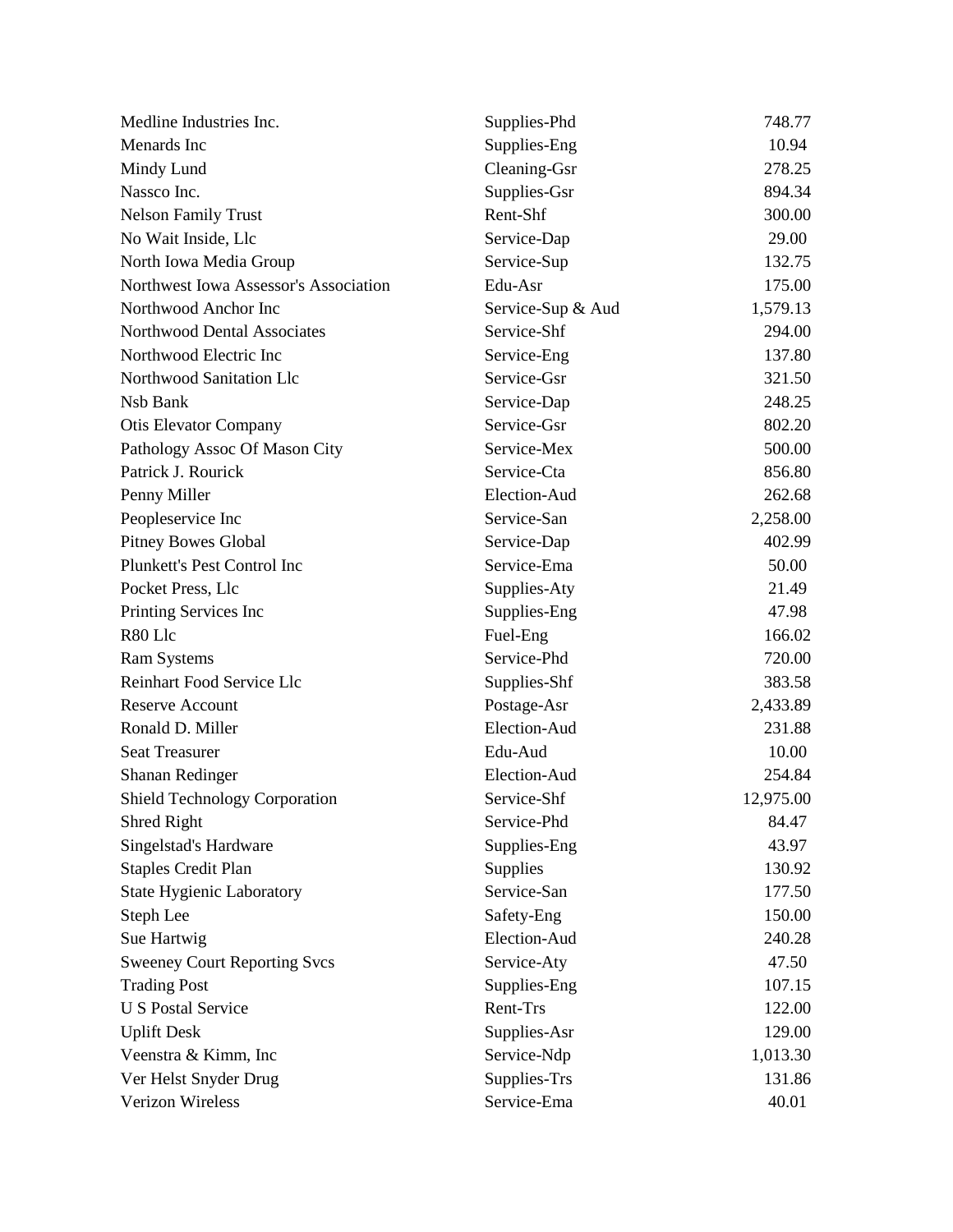| Visa                                  | Service-Phd          | 46.69      |
|---------------------------------------|----------------------|------------|
| Visa                                  | Service-Dap          | 1,349.84   |
| Von Bokern Associates Inc.            | Service-Shf          | 1,000.00   |
| Waste Management Of Iowa Inc          | Service-Sdp          | 3,100.00   |
| <b>Waste Oil Furnace Distributing</b> | Service-Eng          | 708.64     |
| Wex Bank                              | Service-Tra          | 1,989.23   |
| Winnebago Co Auditor                  | Service-Soc          | 3,568.84   |
| Winnebago Coop Telephone Assn         | Service-Gsr          | 3,377.66   |
| Winn-Worth Betco                      | H/M Tax-Ndp          | 7,771.08   |
| Worth Co Emergency Mgmt               | 4th Qtr Pymt-Dis/Ema | 16,331.50  |
| Worth Co Historical Society           | H/M Tax-Ndp          | 5,180.72   |
| Worth County Fair                     | H/M Tax-Ndp          | 7,771.08   |
| Worth Lumber Co.                      | Supplies-Eng         | 603.90     |
| Wyatt Quam                            | Reserve-Shf          | 1.00       |
| Ziegler Inc                           | Supplies-Eng         | 555.70     |
| Zoho Corporation                      | Service-Dap          | 2,095.00   |
| Zoom Video Communications Inc.        | Service-Dap          | 599.60     |
|                                       | <b>Grand Total</b>   | 244,692.56 |

Motion by Smeby, second by Loberg, carried to approve the sheriff's monthly report and the recorder, sheriff and auditor's quarterly reports.

Motion by Loberg, second by Smeby, carried to approve the termination of payroll deductions with AFLAC.

Motion by Smeby, second by Loberg, carried to approve Resolution 2021.04.12.01 Public Hearing on Worth County Ordinance to Prohibit Alcohol at Kuennen's Quarry. This resolution is available at the Auditor's Office and the Public Hearing Notice it refers to will be published in the County Newspapers on April  $14<sup>th</sup>$  and  $15<sup>th</sup>$ .

Motion by Loberg, second by Smeby, carried to approve Resolution 2021.04.12.02 Public Hearing on Worth County Ordinance to Repeal Ordinance 2018.12.03 Titled: Renewable Energy Provisions. This resolution is available at the Auditor's Office and the Public Hearing Notice it refers to will be published in the County Newspapers on April  $14<sup>th</sup>$  and  $15<sup>th</sup>$ .

Motion by Loberg, second by Smeby, carried to approve Resolution 2021.04.12.03 Public Hearing to Sell County Owned Property. This resolution is available at the Auditor's Office and the Public Hearing Notice it refers to will be published in the County Newspapers on April 14<sup>th</sup> and 15<sup>th</sup>.

Motion by Stone, second by Loberg, carried to approve:

## **RESOLUTION NO. 2021.04.05**

## **TEMPORARY MORATORIUM ON COMMERCIAL WIND ENERGY SYSTEM(CWES) CONSTRUCTION**

**WHEREAS,** the Board of Supervisors recently has learned that a wind energy company has obtained easement rights from several land owners in a region of Worth County predominately within drainage